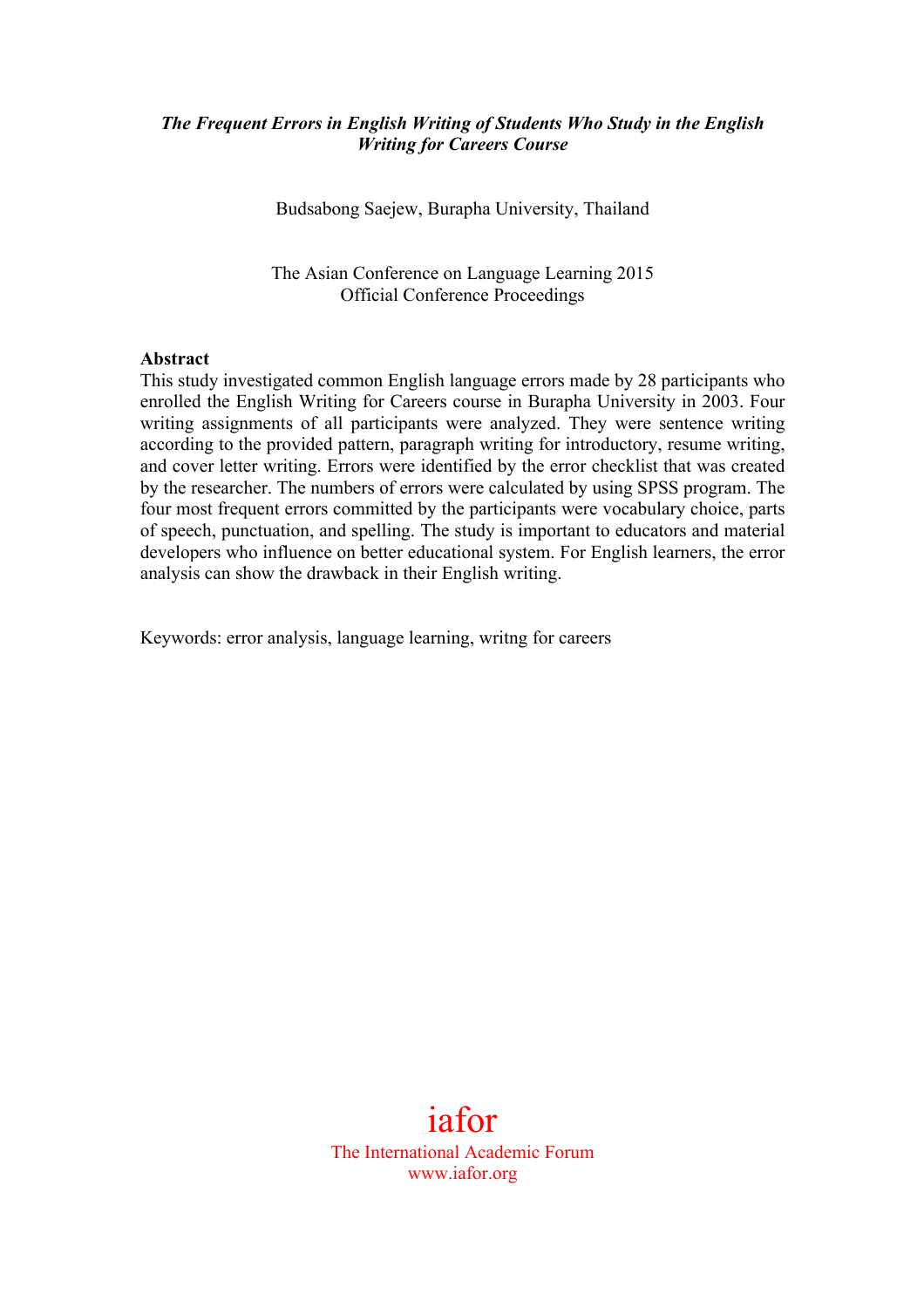#### **Introduction**

English is a world language. Every country around the world can use English language to communicate with people from other countries who speak different languages. In 2015, Thailand is a member of ASEAN Economic Community(AEC). This means that Thai students have opportunities to work in any member countries in AEC. English language is a lingua franca for AEC, so English language skill is important for Thai students, especially writing skill. For Burapha University students, English Writing for Careers course can enable them to increase their English writing ability.

Jefferson (2008) stated that written communication is important in the work place for three reasons. First of all, it enables readers to read and study at their convenience. And another reason is that it can be permanently recorded for future reference. Finally, it is a good way to transmit information to others.

Burapha University is aware of the importance of English writing skill well, so English Writing for Careers is a required course for second year students in some majors of Burapha University. The objectives of the course are to study basic to advanced grammar in writing, to enhance vocabulary skill in related career fields, and to improve students' writing skill to communicate for their job well. The materials of the courses are usually commercial books created by native speakers. Although theses textbooks are good, native speakers may not understand something about Thai students who study English as a foreign language clearly. As a result, some parts of these books are not suitable for Thai students. Commercial text without grammar usually is material of English writing for careers course. Using these commercial textbooks for English writing for careers course may not be the most effective for students in Burapha University. The way to solve this problem is creating a textbook that includes important content suitable for Thai students. To create a good textbook for the students, their frequent errors in English writing should be studied. And then the result of this study can be used to create the textbook for English Writing for Careers course. The suitable material with studied content can improve Burapha University students' writing skills.

## **Methodology**

## **Subjects Of The Study**

The population in this research were 112 Burapha university students who enrolled in section 1 and 2201 of the English Writing for Careers course in the summer semester in 2013. According to Teerawut Aekakul (2000), the suitable average amount of sample group of hundred population should be 25%.

The 25% of 112 students is 28 students, so these 28 students were the subjects of the research. They were chosen by random. Every four students from the name lists were pulled out as the subjects of the research. All subjects were taught by the researcher for 15 weeks. The content of teaching was from basic sentence pattern to paragraph writing in careers. They were assigned to do four tasks entire semester.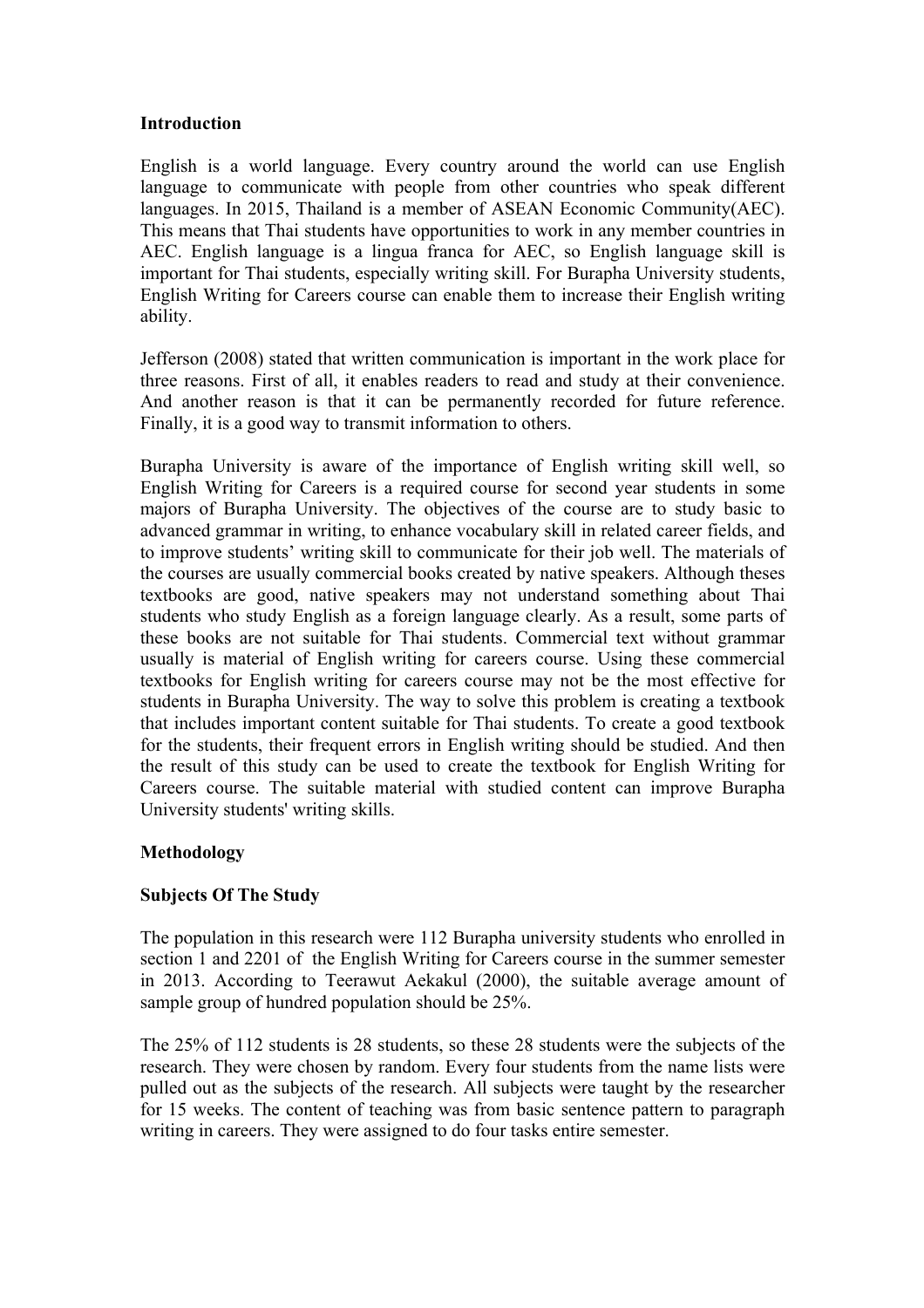#### **Research Instruments**

To accomplish the objectives of the present study, two research instruments were employed. They were four writing tasks and the checklist for evaluating subjects' English writing tasks. The four writing tasks were writing sentences according to provided sentence patterns, writing a paragraph for introductory, writing a resume, and writing a cover letter for applying a job.

The second instrument of the research is the checklist for evaluating created by the researcher and revised by three reviewers who are English lecturers at Burapha University Language Institute. They have taught English writing for careers course more than three courses. They understand the course well and experienced about grading students' writing.

The error checklist was created by using table. It is easy to understand. All topics were grouped. There are four groups of errors to be checked. All topics are important for writing skill. They are content, organization, lexis, and grammar.

The first group is content with subtopic is address the task. It means whether writer response the tasks clearly.

The second topic is organization. The topic consists of three subtopics relating coherence, coordinating conjunction, and subordinating conjunction. Coherence means that all supporting details are organized to make information go together. Coordinating conjunction and subordinating conjunction enable organization of writing well.

Lexis is the third topic of the error checklist. There are two parts in the topic; vocabulary choice and spelling. Vocabulary choice was to check whether students chose suitable vocabulary in their writing. The vocabulary was used correctly. Spelling shows that students spell every word in their writing correctly.

The last topic of the error checklist is grammar. There are ten parts that are important points for writing skill. The grammatical errors for this topic as follows:

- article
- part of speech
- pronoun
- subject-verb agreement
- countable noun/ Uncountable noun usage
- tense
- gerund and infinitive
- fragment
- run-on
- punctuation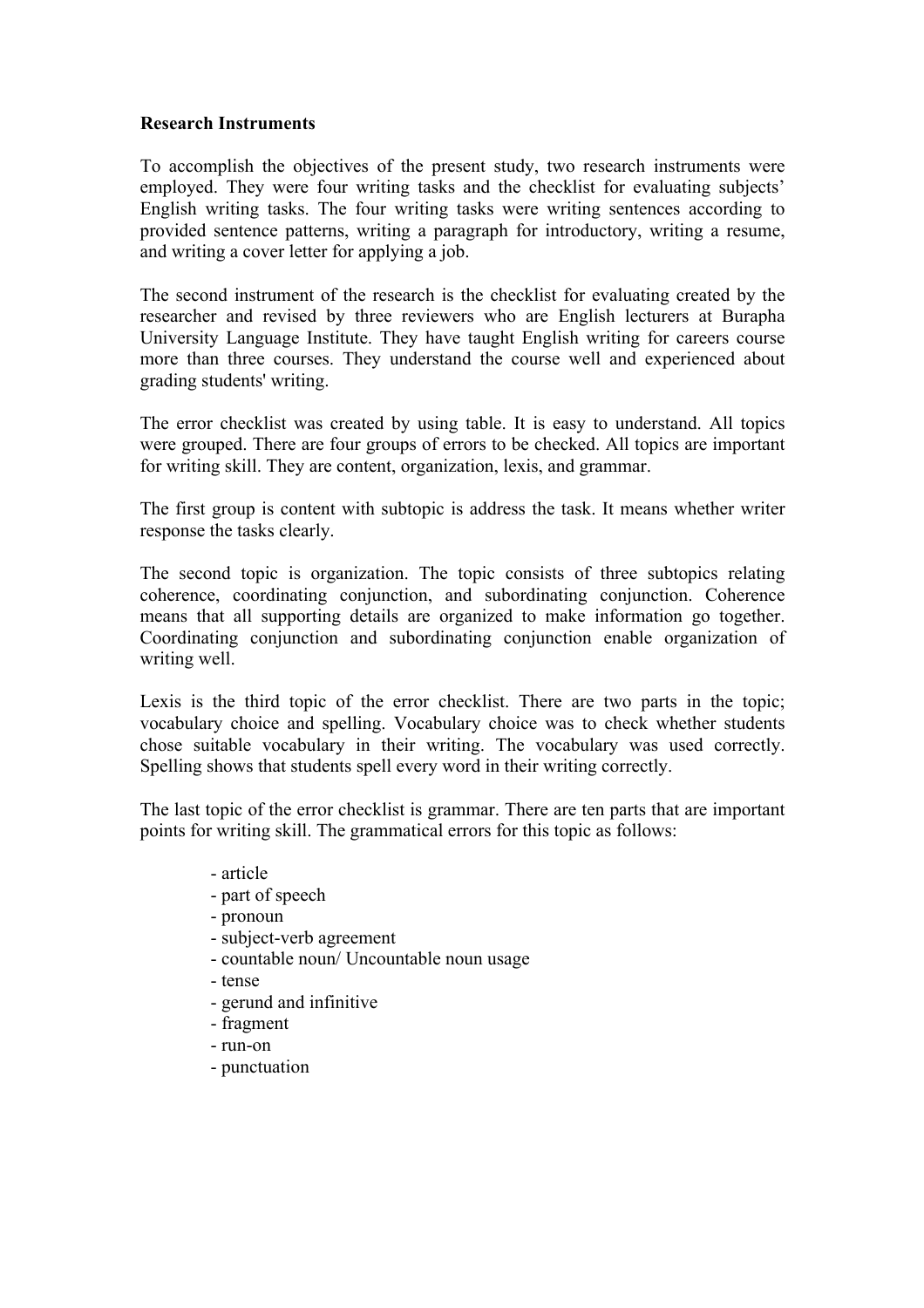| Error Topic                            | Frequency | Average |
|----------------------------------------|-----------|---------|
| Content                                |           |         |
| address the task                       |           |         |
|                                        |           |         |
| Organization                           |           |         |
| coherence                              |           |         |
| coordinating conjunction               |           |         |
| subordinating conjunction              |           |         |
|                                        |           |         |
| Lexis                                  |           |         |
| vocabulary choice                      |           |         |
| spelling                               |           |         |
|                                        |           |         |
| Grammar                                |           |         |
| article                                |           |         |
| part of speech                         |           |         |
| pronoun                                |           |         |
| subject-verb agreement                 |           |         |
| countable noun/ Uncountable noun usage |           |         |
| tense                                  |           |         |
| gerund and infinitive                  |           |         |
| fragment                               |           |         |
| run-on sentence                        |           |         |
| punctuation                            |           |         |

## **Data Collection Procedure**

The study was conducted for 15 weeks in the summer semester in 2013. Four assignments were given to the subjects. They were assigned to write sentences according to provided sentence patterns, to write a paragraph for introductory, to write a resume, and to write a cover letter for applying a job. And then all four writing assignment of 28 subjects were corrected by the error checklist that was reviewed by three experts who have experienced in teaching English writing for careers many semesters. The number of errors in each group of the error checklist was calculated by SPSS. Each error was categorized under only one error group.

#### **Research Findings**

The numbers of errors were tabulated in five tables. They are four tables for four participants' tasks and one summary table for all errors occurred in all participants' tasks. The first table showed frequent errors in writing sentences according to provided sentence patterns.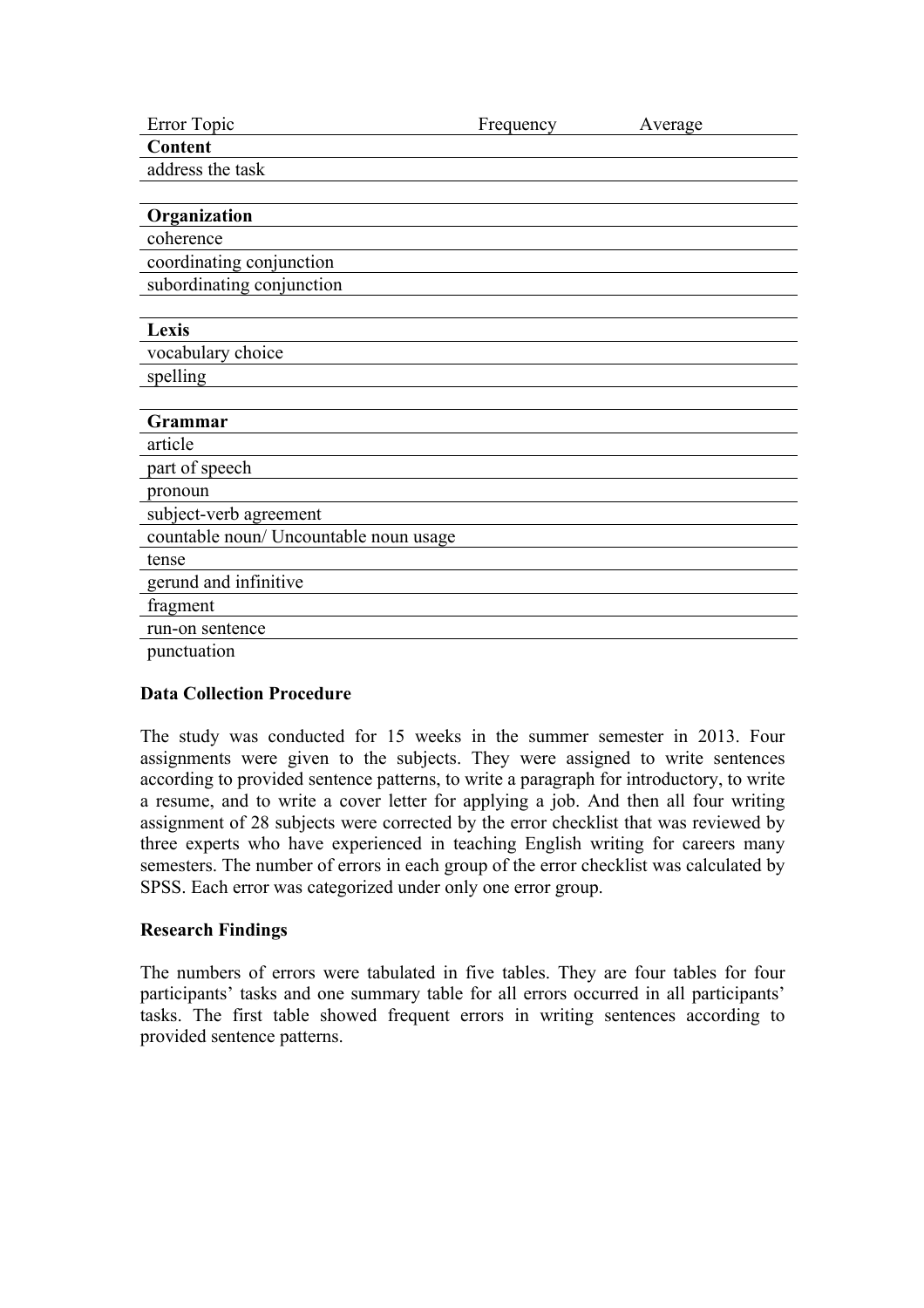| Error Topic                            | Frequency | Average        |
|----------------------------------------|-----------|----------------|
| Content                                |           |                |
| address the task                       | 6         | 21.4           |
|                                        |           |                |
| Organization                           |           |                |
| coherence                              |           |                |
| coordinating conjunction               |           | 3.6            |
| subordinating conjunction              |           | 3.6            |
|                                        |           |                |
| Lexis                                  |           |                |
| vocabulary choice                      | 1         | 3.6            |
| spelling                               | 6         | 21.4           |
|                                        |           |                |
| <b>Grammar</b>                         |           |                |
| article                                | 9         | 32.1           |
| part of speech                         | 10        | 35.7           |
| pronoun                                |           | 3.6            |
| subject-verb agreement                 | 11        | 39.3           |
| countable noun/ Uncountable noun usage |           |                |
| tense                                  |           |                |
| gerund and infinitive                  |           |                |
| fragment                               | 8         | 28.6           |
| run-on sentence                        |           |                |
| punctuation                            |           | $\overline{a}$ |





The most three frequent errors in writing sentences according provided sentence patterns were subject-verb agreement, part of speech, and article. Some participants created their sentences by using wrong verb forms. They might be nervous about the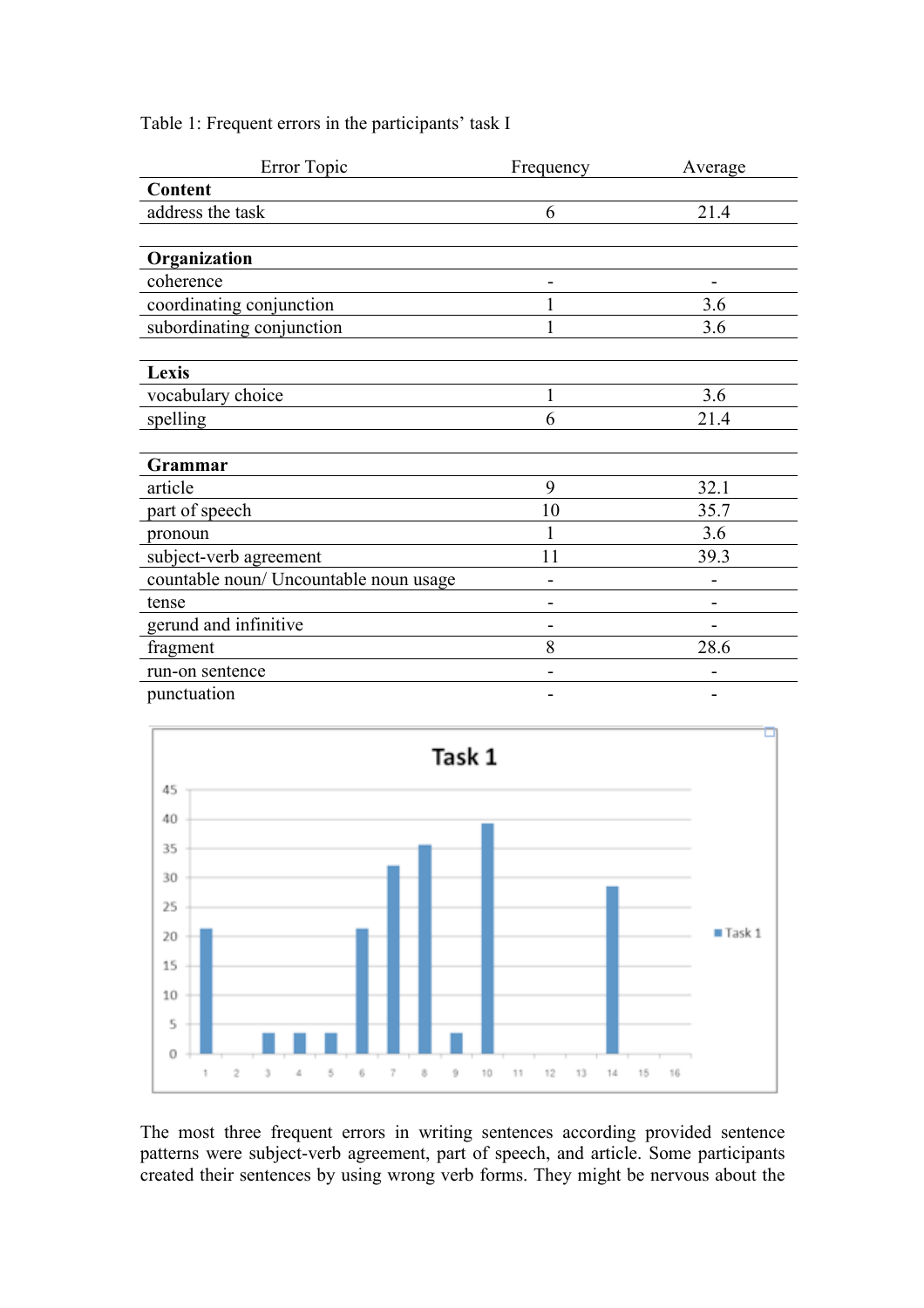patterns and pay less attention to agreement between subject and verb, part of speech of words they used, and article for nouns they used. Coherence, run on, and punctuation error didn't occur in this task because the task was only sentence creating not paragraph. Participants didn't make countable noun and uncountable noun usage and tense error because they used simple nouns and verbs they know how to use correctly to avoid making a mistake.

The second table showed the errors in participants' writings for writing paragraph for introductory

Table 2: Frequent errors in the participants' task II

| Error Topic                            | Frequency      | Average |
|----------------------------------------|----------------|---------|
| Content                                |                |         |
| address the task                       |                |         |
|                                        |                |         |
| Organization                           |                |         |
| coherence                              | $\overline{2}$ | 7.1     |
| coordinating conjunction               |                |         |
| subordinating conjunction              |                |         |
|                                        |                |         |
| Lexis                                  |                |         |
| vocabulary choice                      | 14             | 50      |
| spelling                               | 14             | 50      |
|                                        |                |         |
| Grammar                                |                |         |
| article                                | 6              | 21.4    |
| part of speech                         | 7              | 25      |
| pronoun                                |                |         |
| subject-verb agreement                 |                |         |
| countable noun/ Uncountable noun usage | 10             | 35.7    |
| tense                                  | 4              | 14.3    |
| gerund and infinitive                  | 4              | 14.3    |
| fragment                               |                | 3.6     |
| run-on sentence                        | $\overline{2}$ | 7.1     |
| punctuation                            | 18             | 64.3    |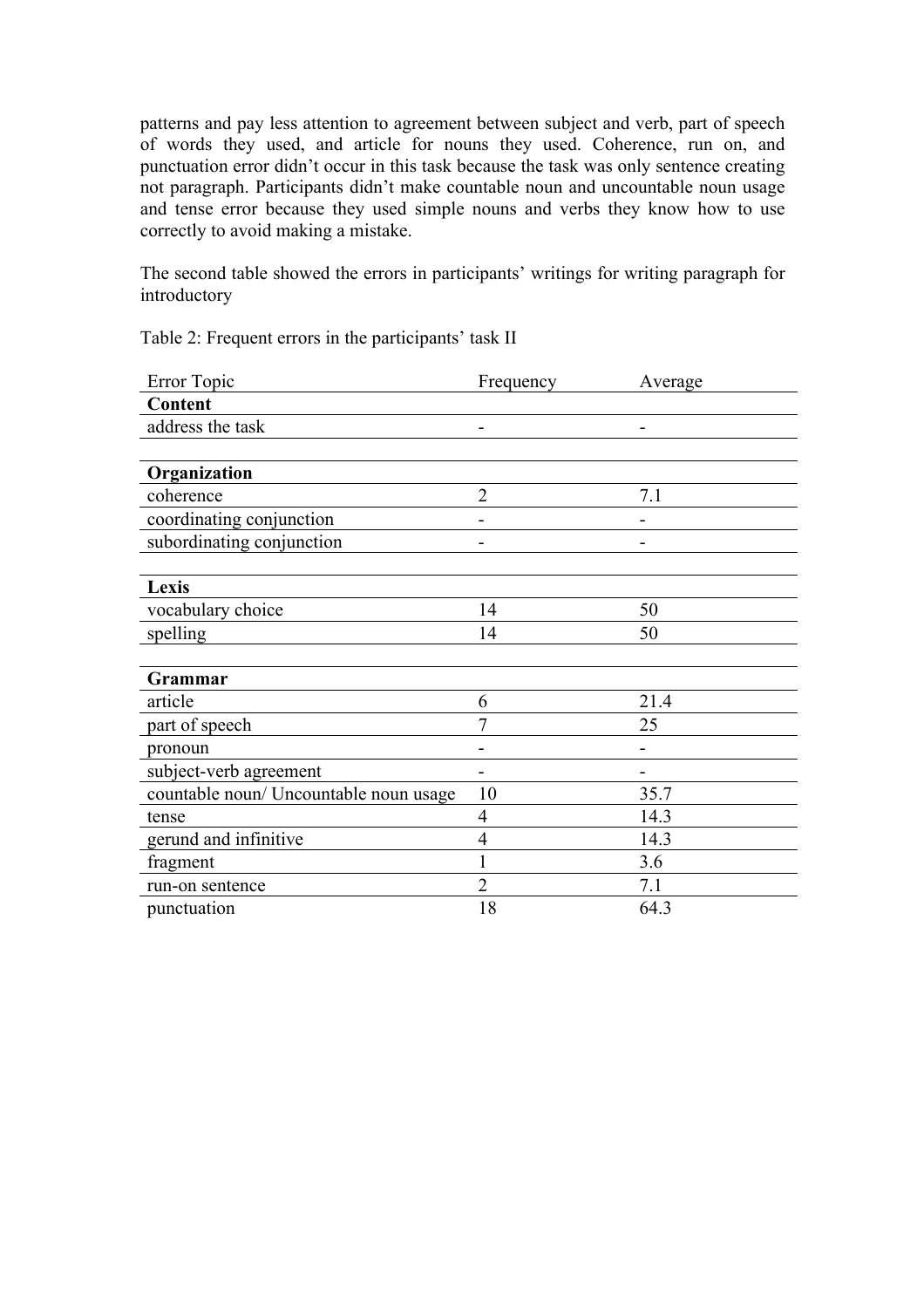

The most frequent error in task II was using punctuation. The task II was to create an introductory e-mail. All details for writing e-mail were taught before doing the task. The minor errors- using punctuation, choosing suitable vocabularies, wrong spelling, and countable noun and uncountable noun usage- occurred more frequent than other types of errors.

The third table demonstrated the errors in participants' writings for writing resume.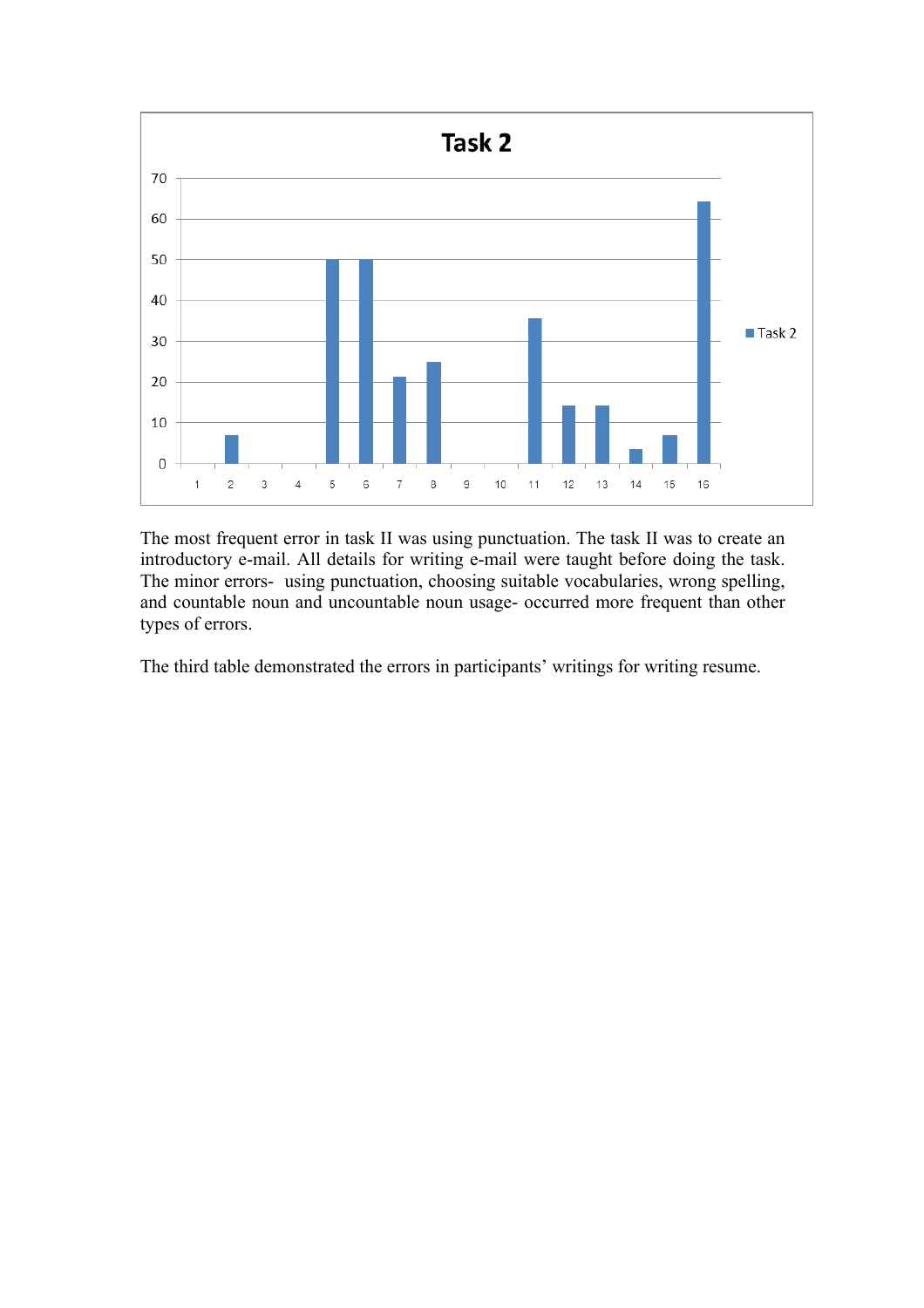Table 3: Frequent errors in the participants' task III

| Error Topic                            | Frequency      | Average |
|----------------------------------------|----------------|---------|
| Content                                |                |         |
| address the task                       |                |         |
|                                        |                |         |
| Organization                           |                |         |
| coherence                              |                |         |
| coordinating conjunction               |                |         |
| subordinating conjunction              |                |         |
|                                        |                |         |
| Lexis                                  |                |         |
| vocabulary choice                      | 12             | 42.89   |
| spelling                               | $\overline{2}$ | 7.1     |
|                                        |                |         |
| Grammar                                |                |         |
| article                                | 1              | 3.6     |
| part of speech                         | 13             | 46.4    |
| pronoun                                |                |         |
| subject-verb agreement                 |                |         |
| countable noun/ Uncountable noun usage | -              |         |
| tense                                  | 3              | 10.7    |
| gerund and infinitive                  |                | 3.6     |
| fragment                               | $\overline{2}$ | 7.1     |
| run-on sentence                        | 6              | 21.4    |
| punctuation                            | $\overline{2}$ | 7.1     |

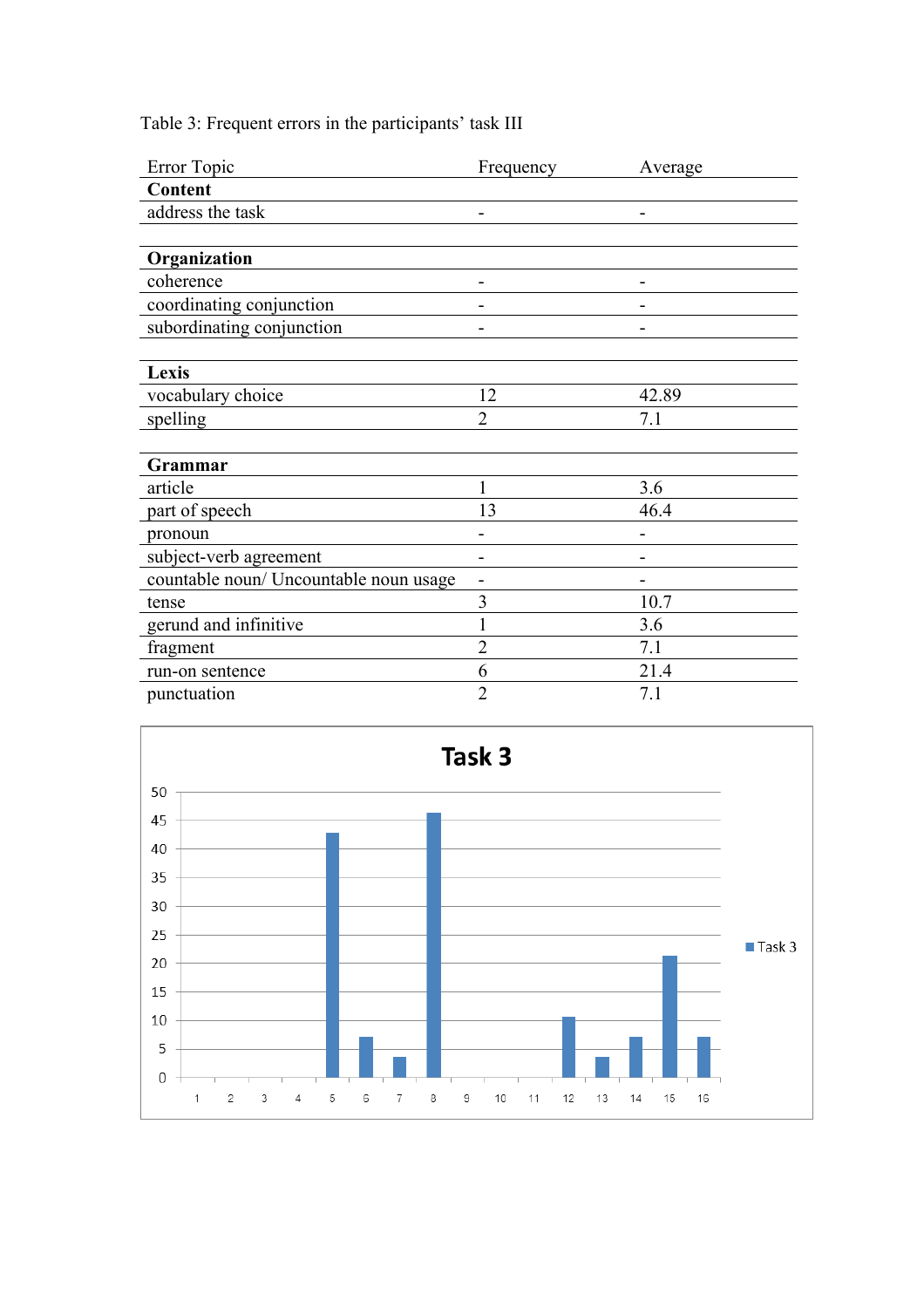Using wrong part of speech of words participants used is the most frequent errors in the task III. Some participants couldn't use suitable words in the resume writing. The other types of errors occurred less frequently. The cause of this might be about time and environment in doing the task. The task was take-home assignment, so all participants had enough time to review their writings. The fourth table expressed the errors in participants' writings for writing a cover letter for applying a job.

| Error Topic                            | Frequency      | Average |
|----------------------------------------|----------------|---------|
| Content                                |                |         |
| address the task                       | 5              | 17.9    |
|                                        |                |         |
| Organization                           |                |         |
| coherence                              | $\overline{2}$ | 7.1     |
| coordinating conjunction               |                | 3.6     |
| subordinating conjunction              |                | 3.6     |
|                                        |                |         |
| Lexis                                  |                |         |
| vocabulary choice                      | 18             | 64.3    |
| spelling                               | 15             | 53.6    |
|                                        |                |         |
| Grammar                                |                |         |
| article                                | 5              | 17.9    |
| part of speech                         | 12             | 42.9    |
| pronoun                                |                | 3.6     |
| subject-verb agreement                 |                | 3.6     |
| countable noun/ Uncountable noun usage | 8              | 28.6    |
| tense                                  | 9              | 32.1    |
| gerund and infinitive                  | $\tau$         | 25      |
| fragment                               | 12             | 42.9    |
| run-on sentence                        | 13             | 46.4    |
| punctuation                            | 19             | 67.9    |

Table 4: Frequent errors in the participants' task IV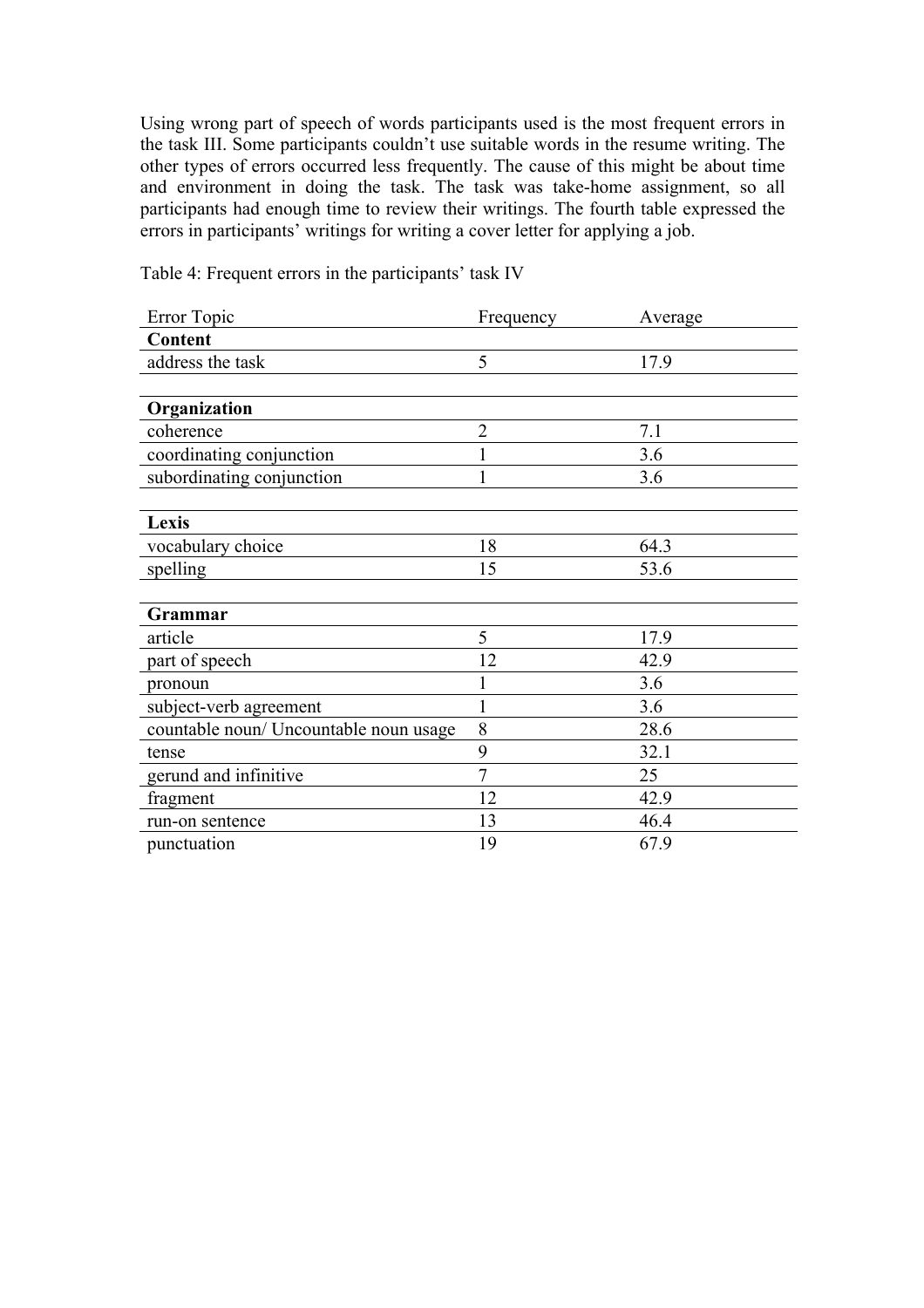

Using incorrect punctuation is the most frequent error in the fourth task. In this task, participants had to write the cover letters to apply the job according to the provided advertisement. Writing a cover business letter was taught before the participants did the task, so they didn't make a lot of major mistakes. The last table showed total frequent errors of all four tasks of the participants in each kind of error topics according to the error checklist.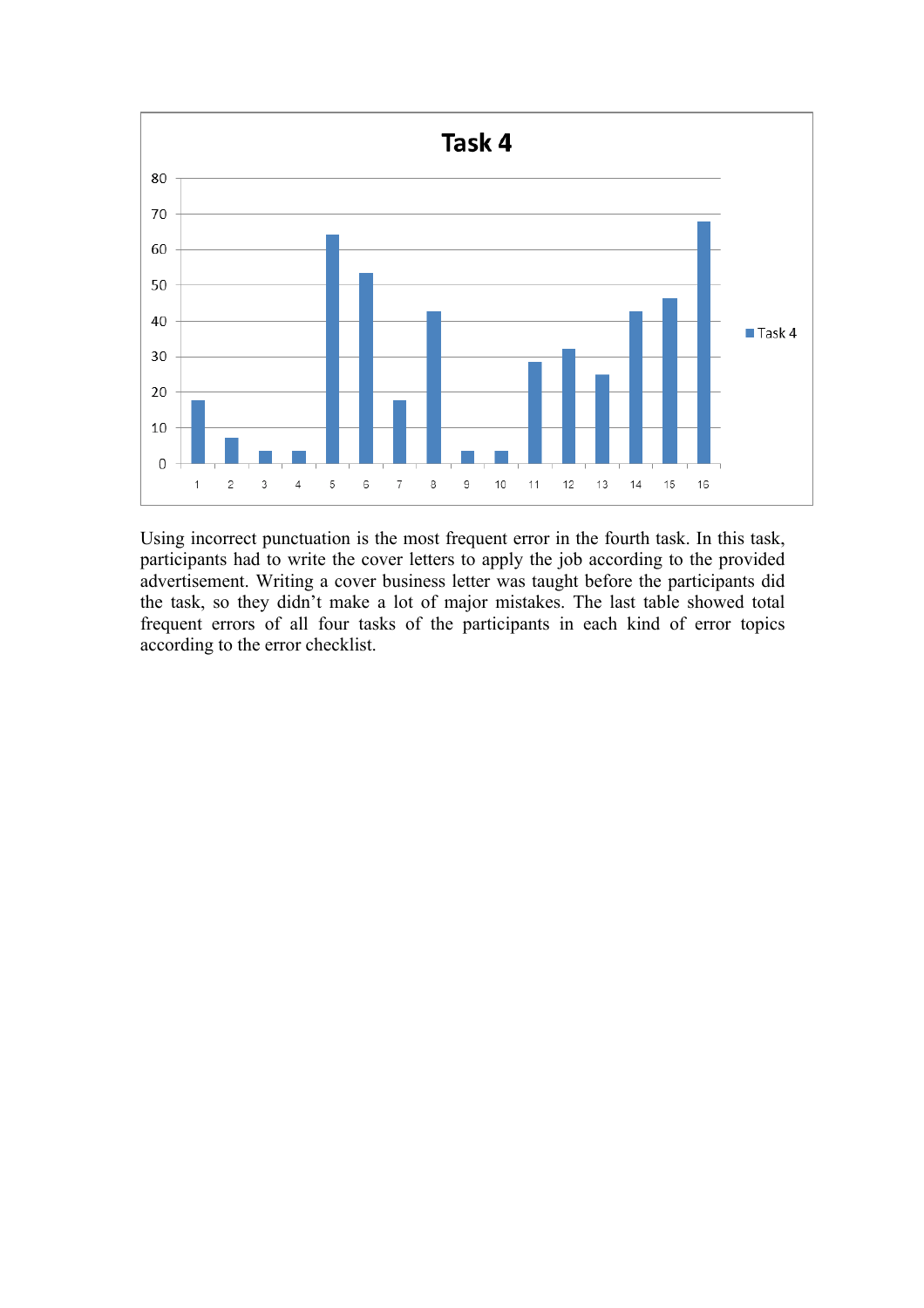Table 5: Frequent errors in all participants' tasks

| Error Topic                            | Frequency      | Average |
|----------------------------------------|----------------|---------|
| Content                                |                |         |
| address the task                       | 10             | 8.93    |
|                                        |                |         |
| Organization                           |                |         |
| coherence                              | 5              | 4.46    |
| coordinating conjunction               | $\overline{2}$ | 1.79    |
| subordinating conjunction              | $\overline{2}$ | 1.79    |
|                                        |                |         |
| Lexis                                  |                |         |
| vocabulary choice                      | 45             | 40.18   |
| spelling                               | 38             | 33.93   |
|                                        |                |         |
| Grammar                                |                |         |
| article                                | 21             | 18.75   |
| part of speech                         | 44             | 39.29   |
| pronoun                                | $\overline{2}$ | 1.79    |
| subject-verb agreement                 | 12             | 10.71   |
| countable noun/ Uncountable noun usage | 18             | 16.07   |
| tense                                  | 16             | 14.29   |
| gerund and infinitive                  | 12             | 10.71   |
| fragment                               | 23             | 20.54   |
| run-on sentence                        | 23             | 20.54   |
| punctuation                            | 41             | 36.61   |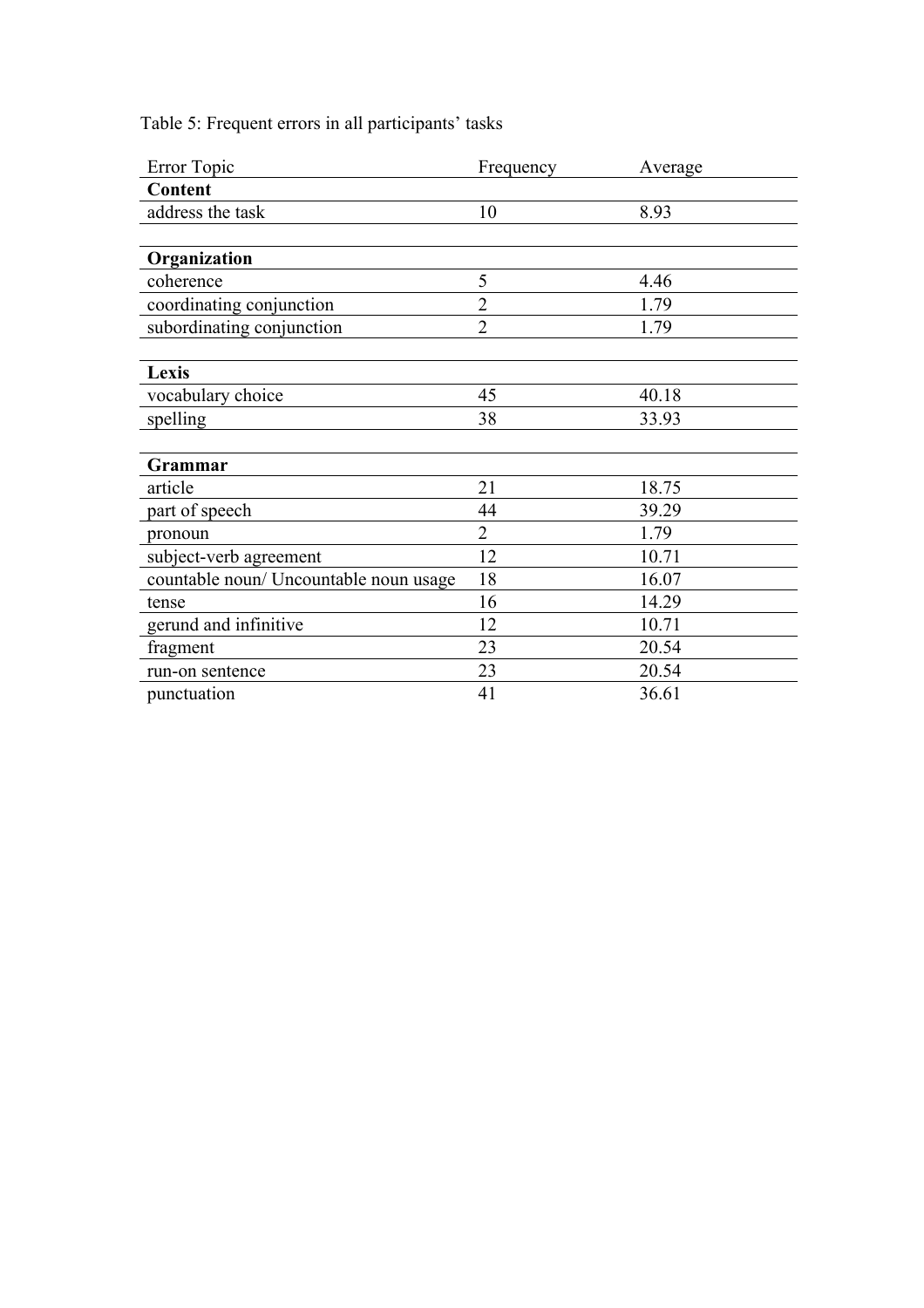

The most frequent four types of errors that happened in participants' writing were using unsuitable words, choosing incorrect part of speech of words, using wrong punctuation, and misspelling.

# Discussion

prior improved. The other three frequent errors were using wrong part of speech of As the finding show, the most frequent error of participants' tasks was vocabulary choice. Choosing the appropriate words in writing is the writing skill that should be the words, using wrong punctuation, and misspelling. The surprised result was the frequent error in misspelling. Some teachers think that spelling shouldn't be taught in the writing class. Some teachers think that it is not writing skill.

skill. For example, if there are some misspelling words in resume, an applicant may (I), students in writing class should be practiced about spelling<br>pelling is important for written communication which is the goa<br>example, if there are some misspelling words in resume, an ap Interestingly, students in writing class should be practiced about spelling more than the past. Spelling is important for written communication which is the goal of writing lose the opportunity to get a job. As job application context, misspelling shows unprofessional. To solve the problem is that teachers should use the writing class activity to practice their students in spelling. Dictation may be the interesting choice. For part of speech topic, some teachers may think that it should be taught in grammar course. The result of the research showed that it is not true. If writers understand the part of speech of each word, they can create their writing well. They will know how to choose and use the words in their writings correctly and appropriately. For using punctuation topic is very important for many writing activities. In the one of four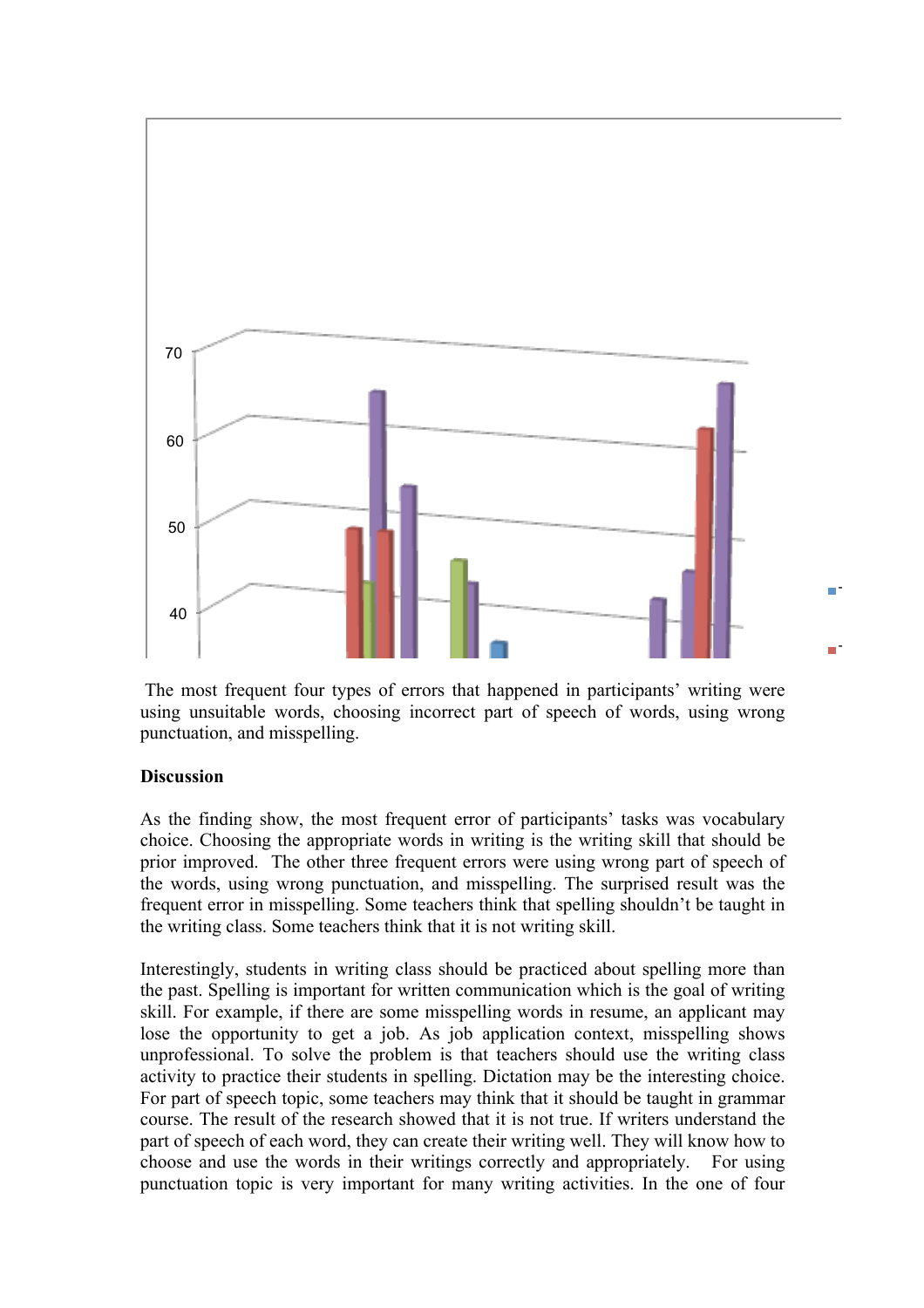tasks in the research, the participants were assigned to write the cover letter to apply the job according the provided advertisement. Using wrong punctuation was the most frequent error in this task. Participants used comma incorrectly. For greeting part in the letter, they didn't use comma after the name of recipients. The way to deal with the problem is increasing variety tasks and activities in writing class to stimulate students practice using punctuation in many situations. The least frequent error were using personal pronoun, coordinating conjunction, and subordinating conjunction topics. Although they were fewer errors in the result of the research, they shouldn't be omitted in writing class. They can be taught together with using punctuation and coherence. The other two interesting topics were fragment and run-on. They may be taught that they are too difficult for students to learn in writing course. They should be taught in grammar course. The result of the research showed that they are the other two frequent error topics, so they should be taught in the writing class and appeared in the materials for writing course.